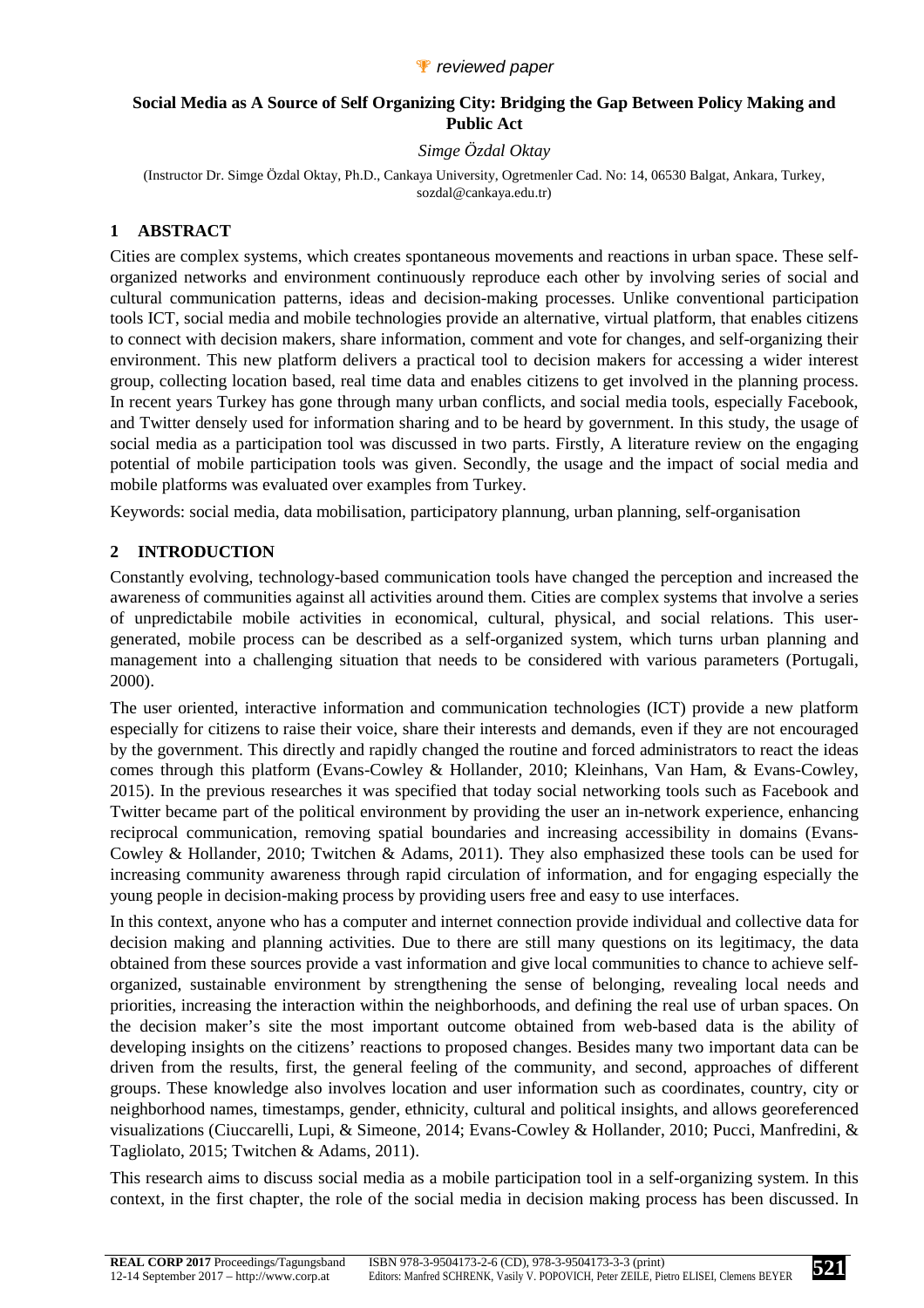the second chapter, Facebook, Twitter, Instagram and Foursquare discussed in terms of the possible outcomes. In the third chapter the data obtained from Twitter discussed over a recent urban management process in Turkey. In the conclusion, obtained results were discussed and recommendations were presented.

#### **3 MATERIALS AND METHODS**

## **3.1 Mobile Participation in Decision Making**

For many years conventional participation tools such as a referendum, public surveys, focus groups or meetings, have been developed and applied by many countries for decoding these patterns and processes and for localizing urban policies at various scales. On the other hand, these tools require the community to be at a specific place in a particular time. Therefore, they fall behind to understand the patterns related to time and physical environment, and to incorporate a broad spectrum of the public. In the last decade, computers, cell phones, wireless networks decentralized the way of communication and they produce a great amount of individual and collective data enabling anyone to monitor and collect information (Batty, 2013). Twitchen and Adams (2011) emphasized that unlike conventional control group methods, Web 2.0 user-oriented interfaces increases the capacity building by reaching the high level of participation. According to Burke et al. (2006) when these tools developed and used in the right context they could act as important and interactive data collection instruments, which increase the quality, quantity, credibility, and shareability of the data. In parallel with the rapidly increasing usage of social media, geo-referenced images, mentiones, hashtags, contributions became one of the main data sources for local. it compels the governments to be responsive to the community. Therefore, governments are forced into paying attention to the results of the analyzed data obtained through these sources (Batty, 2013; Burke et al., 2006).

#### **3.2 Social Media as a Tool for Self-Organization**

In a self-organized system, agents stay in equilibrium at the initial condition, but when the system is triggered by an influence, agents respond without the control of an outsider or another component. Therefore, it is a temporary situation of a reaction to an action, and this rule can be applied to many scientific fields. The complexity of the self-organization process is created by individual behaviours according to the actions of the neighboring agent. In this perspective self-organized systems get their power from below, which can be defined as a bottom-up process (Johnson, 2001). According to Allen (1997), although, community is the main actor of self-organization process, it is shaped by the social and physical environment. On the other hand, this idea has expanded since the virtuality has changed the environmental boundries.

According to Krätzig and Warren-Kretzschmar (2014), public protests that ripple throughout the world reflect the growing expectations of citizens from government authorities and as well as the reactions against the issues that they were affected. Using the social media with a communicative approach enables administrators to spread the necessary information to the larger numbers of citizens (Krätzig & Warren-Kretzschmar, 2014; Twitchen & Adams, 2011). On the other hand, government-led usage of social networking tools is limited because of the technical restrictions, such as social media bans in the workplaces, and the lack of a comprehensive and focused communication strategy. The official language used by administrators also decrease the inefficiency social media tools. Accordingly, casual language found more engaging (Evans-Cowley & Hollander, 2010). In Turkey Twitter is commonly used by public for expressing agreements and disagreements on government projects with a completely citizen-initiated platforms or individual acts. The reactions especially occur and succeed at urban scale. These collective reactions usually generated by government policies, and achievement is gained at a certain level through a self-organizing, bottom-up process that provides an important opportunity for governments to gain public support for the future plans (Batty, 2013; Krätzig & Warren-Kretzschmar, 2014).

The social media interfaces such as Facebook and Twitter hold a great potential for a self-organizing process by reflecting personal experiences into the real world and provide information about collective trust and satisfaction. This big data obtained from social media can be seen as a part of complexity theory and as a virtual self-organizing system (Batty, 2013; Krätzig & Warren-Kretzschmar, 2014). In the decision making process, it is also common that the information spread through social media reaches random passive users and allows remote participation. This outcome, results with the gain of a certain degree of knowledge and increase in the capacity building (Evans-Cowley & Hollander, 2010; Twitchen & Adams, 2011). People tend

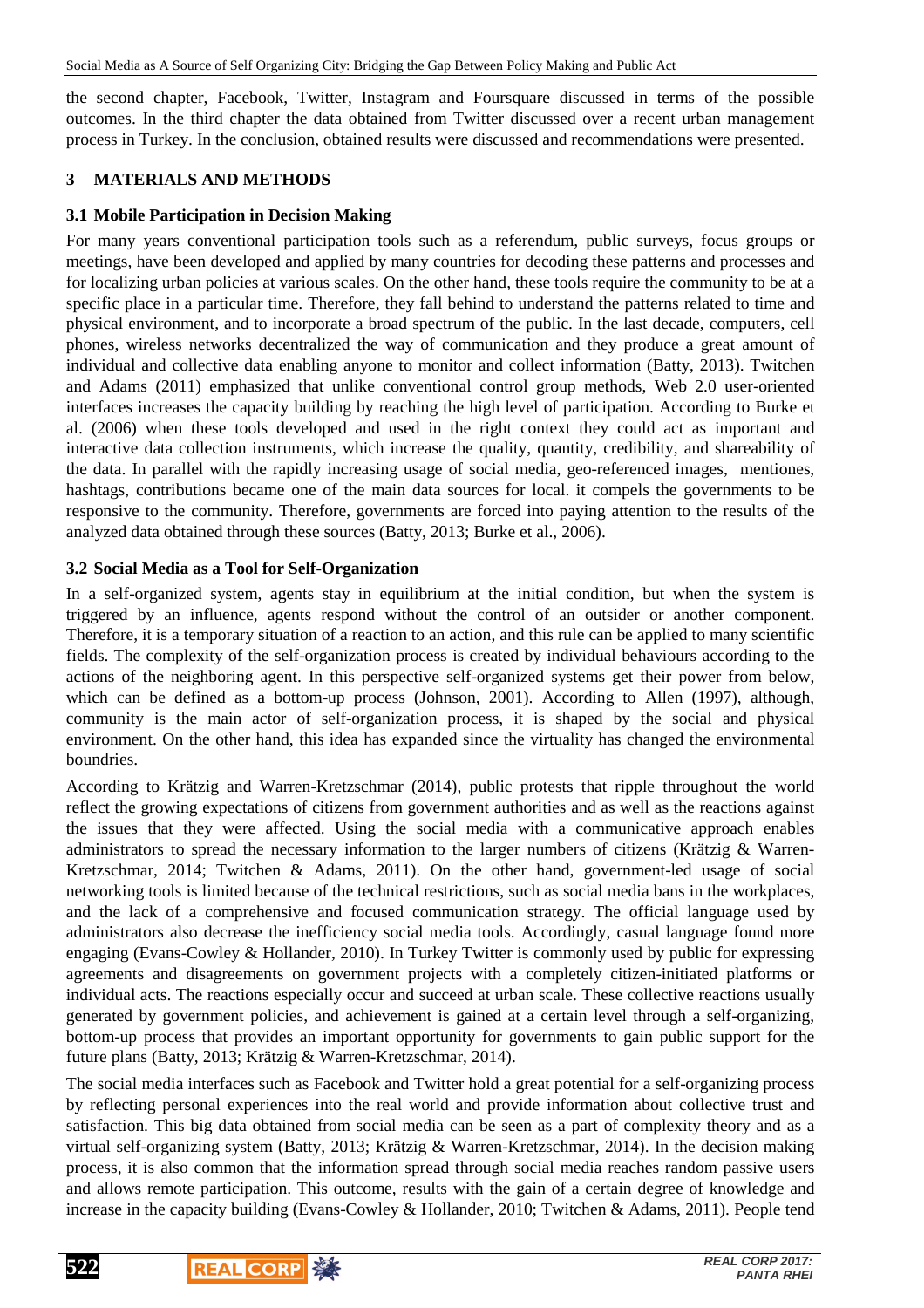to support the planned policies and projects when they are involved in the decision-making process. Instead of the conventional, one-way tools to inform citizens about a decision that has already been made, it is important for the policy makers to provide mobile platforms for public dialogue and consultation (Evans-Cowley & Hollander, 2010).

In their study on visualization of the urban data obtained from social media Ciuccarelli, Lupi and Simeone (2014) examined Facebook, Twitter, Instagram, Panoramio and Foursquare in terms of data provision. According to their study, Panoramio and Instagram data include the number of photos in a specific coordinate, and likes on pictures that present the urban concentration areas. Similarly, Foursquare provides the number of check-ins, and comments on a specific location, and they are all provide a detailed information on the real use of an urban area. From Facebook and Twitter, it is possible to obtain the information on the number of mentions, comments, tweets, followers, and hashtags. The synthesis of this big data can provide a vast information on general public opinions as well as different approaches of various groups. Because, even though each tool involves a series of context specific data, they are all provide profile information including gender, age, mobility and location (Ciuccarelli et al., 2014).

Previous researches also revealed that, in combination with the profile information the Twitter can act as a powerful source for analysing citizens' sensitivity on a certain issue in a particular location. Because, on the contrary of other tools the main idea of Twitter is based on sharing any information with a limited number of characters, which provides a certain level of simplicity, user-friendly interface, and high intensity of user contributions (Ciuccarelli et al., 2014; Kurkcu, Ozbay, & Morgul, 2016). Accordingly, the study focused on Twitter over a current urban management process, which involves a public act against a government bill that allows industrial development in olive grooves. In this scope, the most used hashtag #zeytinhayattır (#oliveislife) analysed through keyhole hashtag tracking software in different time periods to be able to discuss the relations between the communication process and the Twitter usage.

#### **4 RESULTS**

Twitter is a multi-language, social media interface that has more than 300 million active users monthly. Information circulation through Twitter is coming from approximately 500 million, 140 characters long tweets that provide open data every day. This data enables to obtain collective information for decision makers (Kurkcu et al., 2016). In 2015 a public act started via change.org to stop a government bill which will open olive grooves, meadows and coasts to industrial development with the permission of Ministry of Food, Agriculture and Livestock with the approval of a board selected from 6 Ministeries. The proposed regulation will be valid for each city that has one of these land uses and all initiatives that has industrial registry certificate will allow to apply for the site without paying taxes. It proposes to building industrial sites without harming the grooves and bring the area to its old quality after the allocation agreement ends. The bill was proposed in 2002 for the first time and rejected 6 times since then. The last proposal was introduced in 2015 (Url 1; Url 2).

Besides the negative environmental effects, the bill critisized because of its economic results in agriculture and social destruction for olive producers in the country. Due to the public act started in 2015, it spreaded in the spring of 2017 and the government agreed to make changes in the bill. The Twitter played an important role in the expansion of the reactions. The government organized a public meeting in 31st May of 2017 and announced that they are not going to withdrawl the proposal. One week later tweets related to the bill reached at the peak point. The process mainly conducted by the citizens who will be directly affected by the change, and shortly it turned out to a public reaction on a virtual platform.

According to the data obtained from the tweets in the peak point period, most of the users tended to write a custom tweet with the #ZeytinHayattır (olive is life), #zeytinimedokunma (do not touch my olive), #zeytinağacı (olive tree), #zeytinmilliservettir (olive is national wealth), #zeytinbarıştır (oliveispeace), #birliktemümkün (it is possible together), #zeytin (olive) hashtags, and almost 40% percent of the users retweeted the mentions. Most of the users linked their tweets to the change.org campaign. It has seen that approximately 40% of the tweets sent via mobile phones, this followed by desktop computers.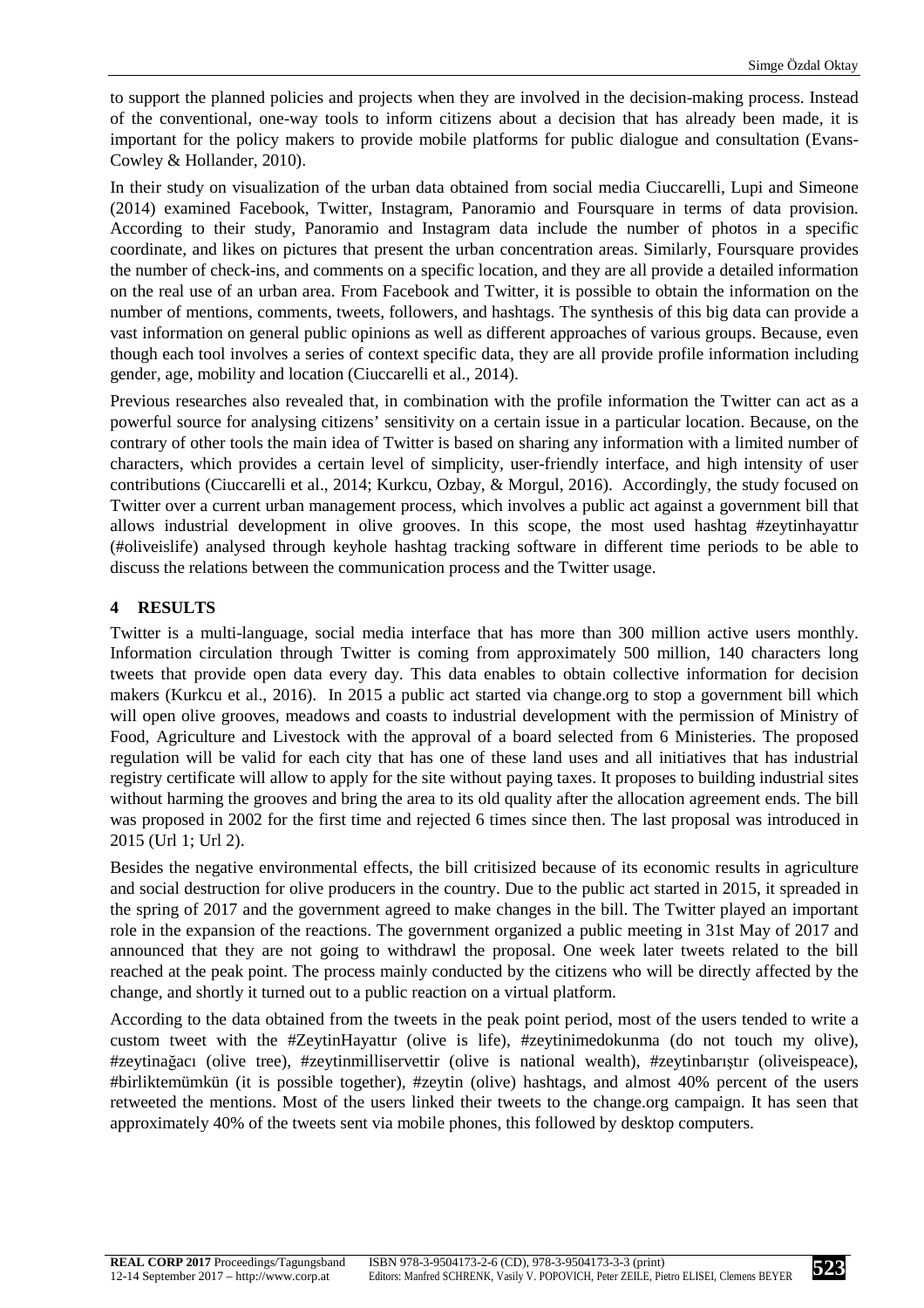

Social Media as A Source of Self Organizing City: Bridging the Gap Between Policy Making and Public Act

Fig. 2: Gender, Share and Sources (June)

The tweets sent in a week reaches more than 1000 people, and more than 100000 impressions. The area covered mainly Turkey but also United States, Brazil, some parts of Europe, Irland, Iran and India. This expansion also indicates the virtual local borders.



#### Fig. 3: Virtual Borders (June)

As the start of the negotiations between government and public, the government expanded the olive groove definiton based on the number of trees. Accordingly the site will be approached as an olive groove even if there is one olive tree on the land. The penalties increased in case of damaging the trees. The land uses including housing and touristic facilities were banned on the grooves, and the last but not the least the NGO's included to the conservation board, which in turn started to change the way of public act against government and also the number of tweets started to decrease. Once the communication between citizens and governmnet has started, the process moved to another stage, and the role of the Twitter transformed from platform for the public act to tool for the information flow.



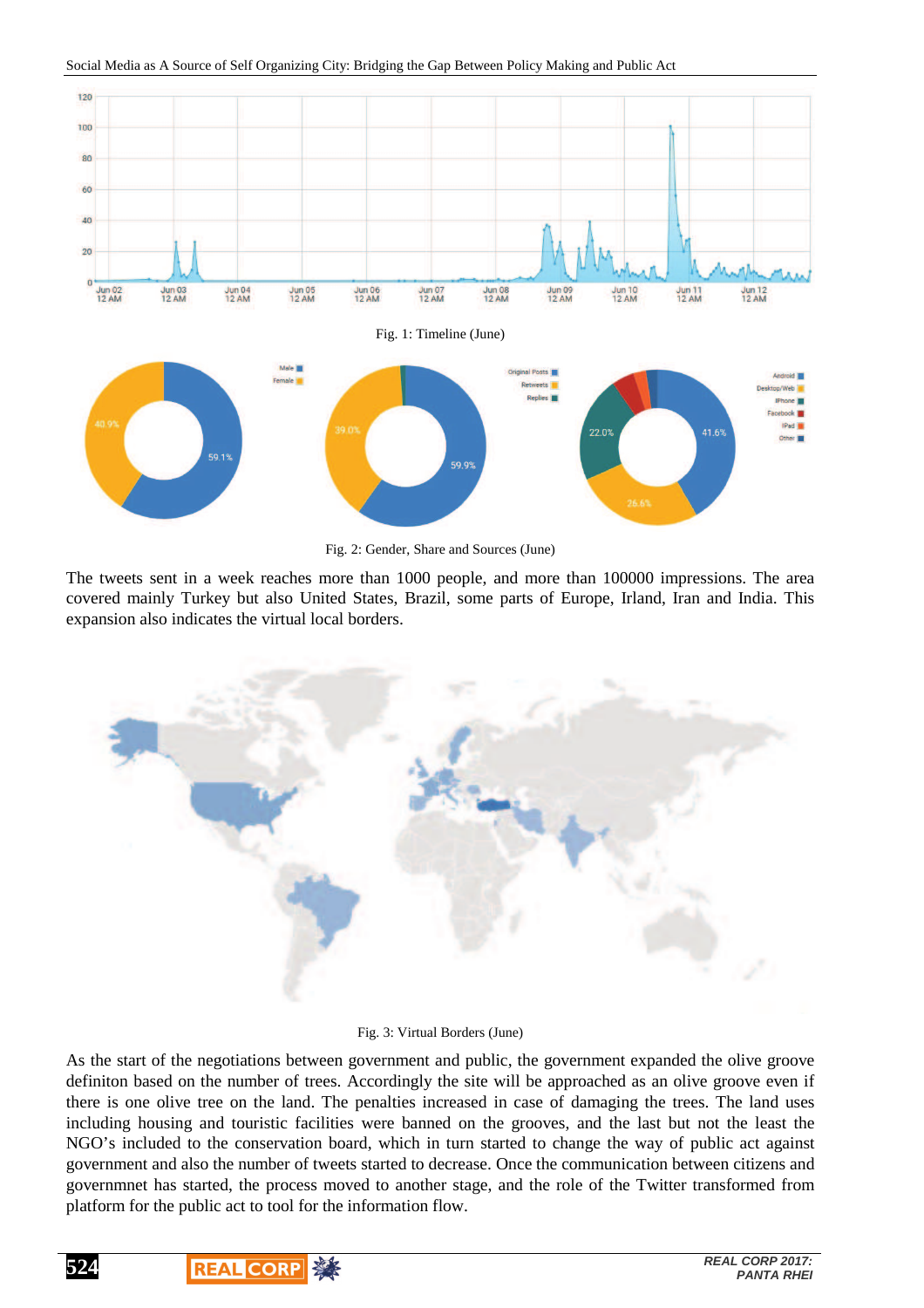

Fig. 6: Virtual Borders (July)

The comparison between the hashtag analysis before and after negotiations started revealed that the peak point reduced 6 original posts from 100 after the government-citizens meeting. The virtual borders shrinked to Italy, Ireland, Venezuela, England and United States in terms of number of mentions. The large number of Twitter users were mobile during the process.

## **5 DISCUSSIONS AND CONCLUSION**

Due to many advantages that social networking provides for the successful public participation process, it is still is an emergent methodology, which can be criticized in terms of its dependence on internet accessibility, costs and privacy. Therefore, it is important to integrate these cost and time effective technologies into existing methodologies for strengthening the public engagement. The big data obtained from social media is certainly enriching the social interaction, the function of cities, and planning and decision-making